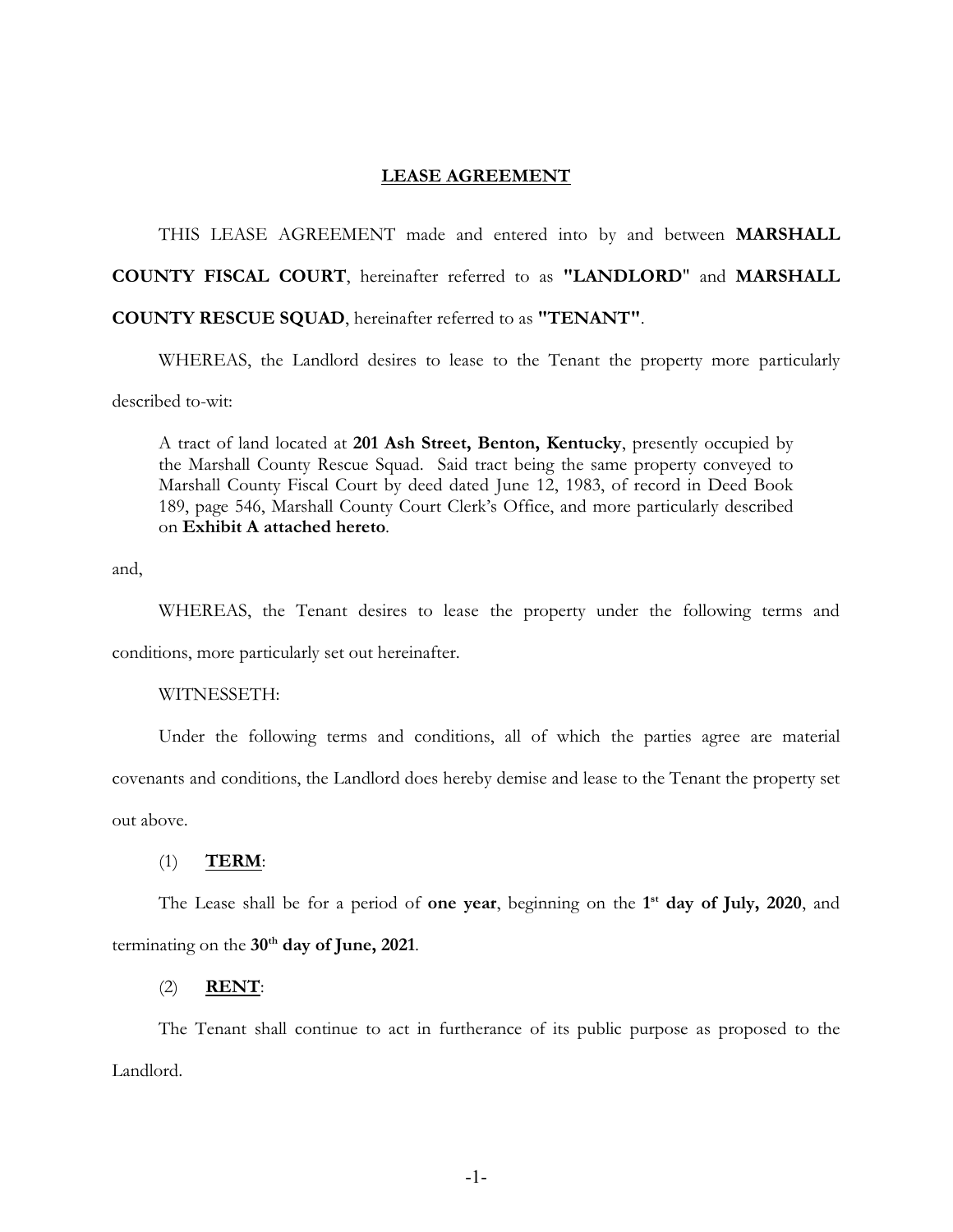## (3) **UTILITIES**:

The Tenant shall be responsible for and pay promptly when due, all charges of public or private utility companies, including charges for gas, water, electricity, sewage, telephone and other such utilities used by the Tenant in the leased premises.

## (4) **ALTERATION**:

The Tenant shall have the right to make nonstructural alterations to the interior of the leased premises, provided, however, that such alterations shall be of good workmanship and material and shall not lessen the value of the leased premises. Title to all such alterations, changes or improvements made by the Tenant shall become the property of the Landlord at the termination of this Lease, except trade fixtures and items of equipment and personalty placed on the premises by the Tenant.

### (5) **REPAIRS AND MAINTENANCE**:

The Landlord shall repair and replace the structural portions of the roof, foundation, walls, floor, windows, heating and cooling systems, plumbing breakdowns and electrical problems, with the exceptions of light bulbs and any repairs that are necessary due to the negligence of the Tenant or its guests. Should the Landlord neglect or refuse to make such repairs after notice from the Tenant, the Tenant, without liability or forfeiture of the term herein, may make such repairs and deduct the full cost thereof from any present and/or future rent payable until the Tenant has been paid in full, anything to the contrary herein not withstanding or terminate this lease, **so long as written notice of the defect also indicates an intent to terminate for failure to repair.**

#### (6) **SUBLEASE OR ASSIGNMENT**:

The Tenant **may not** sublease any part of the rented premises or assign this Lease, without the written consent of the Landlord, and in the event any assignment or sublease is made, the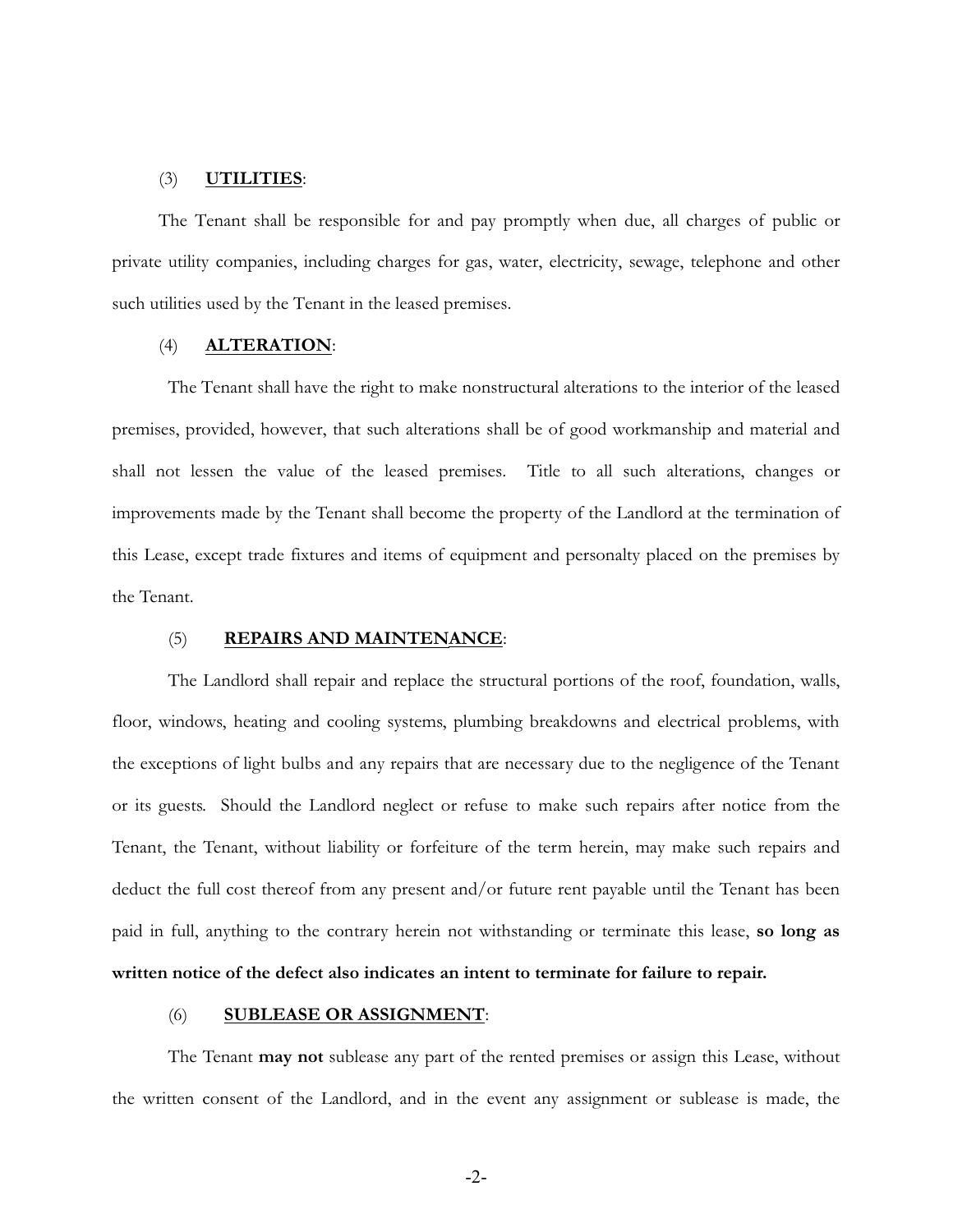Tenant shall remain responsible under the terms and conditions of this Lease.

## (7) **PARTIAL OR TOTAL DESTRUCTION**:

Should the leased premises or any improvements in the area leased by the Tenant be substantially or totally destroyed by fire, the elements or otherwise so as to render the said building totally unfit for the Tenant's occupancy, either party shall have the option to cancel the remaining portion of the Lease or any extended period or term thereof by giving the other party written notice thereof within thirty (30) days after such destruction.

## (8) **INSURANCE**:

(a) **PERSONAL PROPERTY**: It shall be the responsibility of the Tenant to carry proper insurance covering its items of personalty located on the premises from loss due to fire, other elements or acts of God, and theft.

(b) **LIABILITY INSURANCE**: The Tenant shall provide and maintain liability insurance policies for the leased premises against liability arising out of the use and operation of the leased premises due to bodily injury, deaths, and property damage in the minimum amount of One Million Dollars. The Tenant shall provide a copy of the liability insurance policy which shall carry a thirty (30) day notice of cancellation clause to the Landlord.

(c) **LEASED PREMISES**: The Landlord shall be responsible for insuring the leased premises, except any personalty placed thereon by the Tenant, in such amounts as the Landlord may determine will adequately replace the leased premises.

(d) **CROSS WAIVER OF SUBROGATION**: The Landlord hereby releases the Tenant, any assigns and sublessees, and Tenant and any assigns or sublessee releases Landlord from and against any and all claims, demands, liabilities or obligations whatsoever for damage to the property or loss of rents or profits of either Landlord/Tenant and assigns resulting from or in any

-3-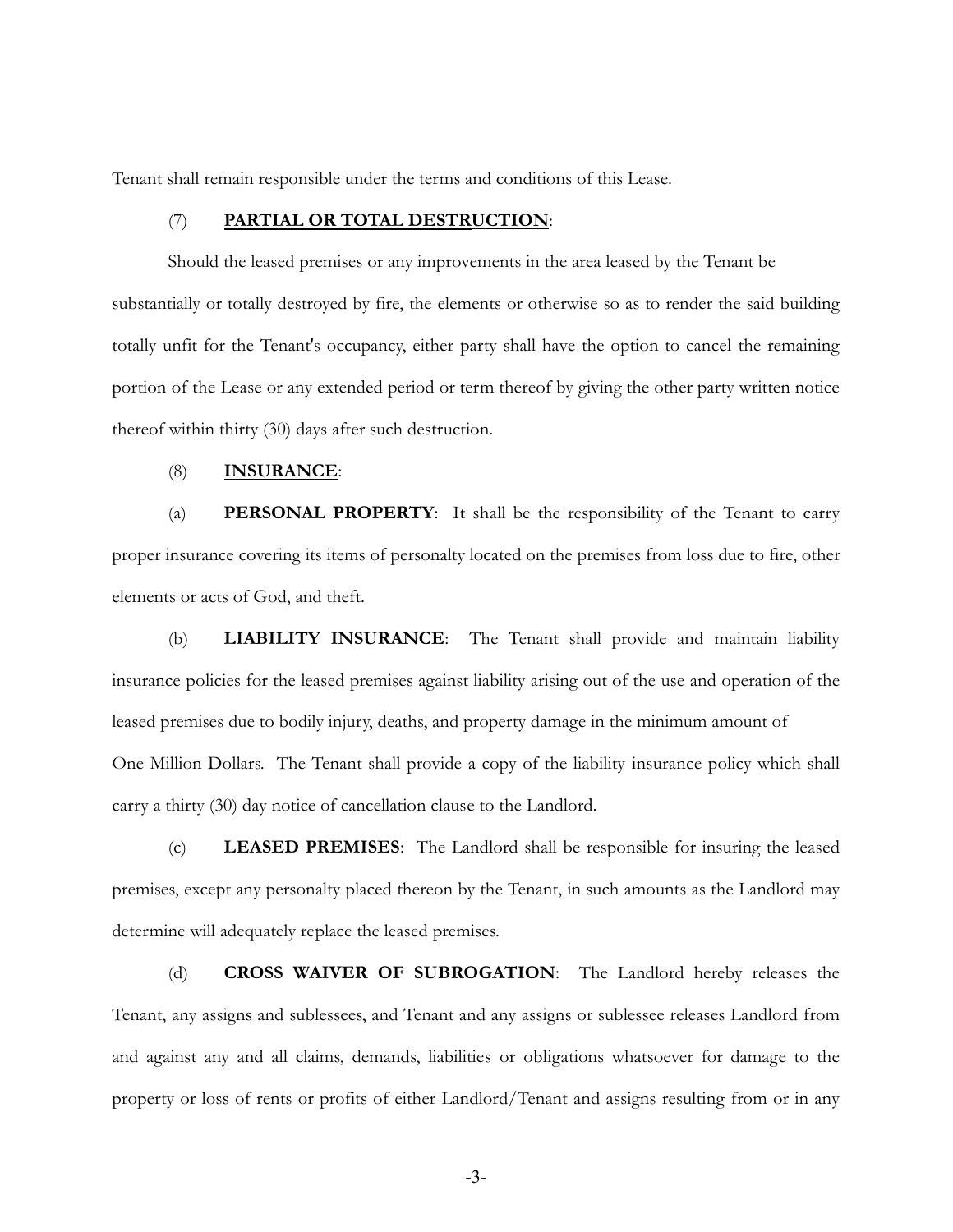way connected with fire, accident or other casualty in the building whether or not such fire, accident or other casualty shall have been caused by the negligence or contributory negligence of the Landlord/Tenant or assigns, to the extent that such damage or loss is either insured under any insurance contract, which at the time of such damage or loss permits waiver of subrogation rights prior to the loss thereunder or was to be insured against by the provisions of the first paragraphs of this section.

## (9) **LEGAL USE ONLY**:

The Tenant shall use the leased premises for a legal purpose and any violation of this covenant shall be considered a material violation of the terms and conditions of this Lease.

#### (10) **SEVERABILITY:**

In the event any one or more of the provisions contained in this agreement shall be held to be invalid, illegal, unconscionable or unenforceable in any respect, the validity, legality or enforceability of the remaining provisions of the agreement shall not be affected or impaired in any way thereby. Further, it is agreed between the parties that any provision deemed as such will be applied to the fullest extent so as to avoid the illegal or unconscionable result.

## (11) **COUNTERPARTS**:

This agreement may be executed in any number of counterparts, each of which shall be deemed an original, but all of which together shall constitute one and the same instrument.

## (12) **SCOPE OF AGREEMENT**:

This agreement shall be binding upon the successors, heirs and assigns of the parties and can only be amended by a signed writing properly executed by both parties.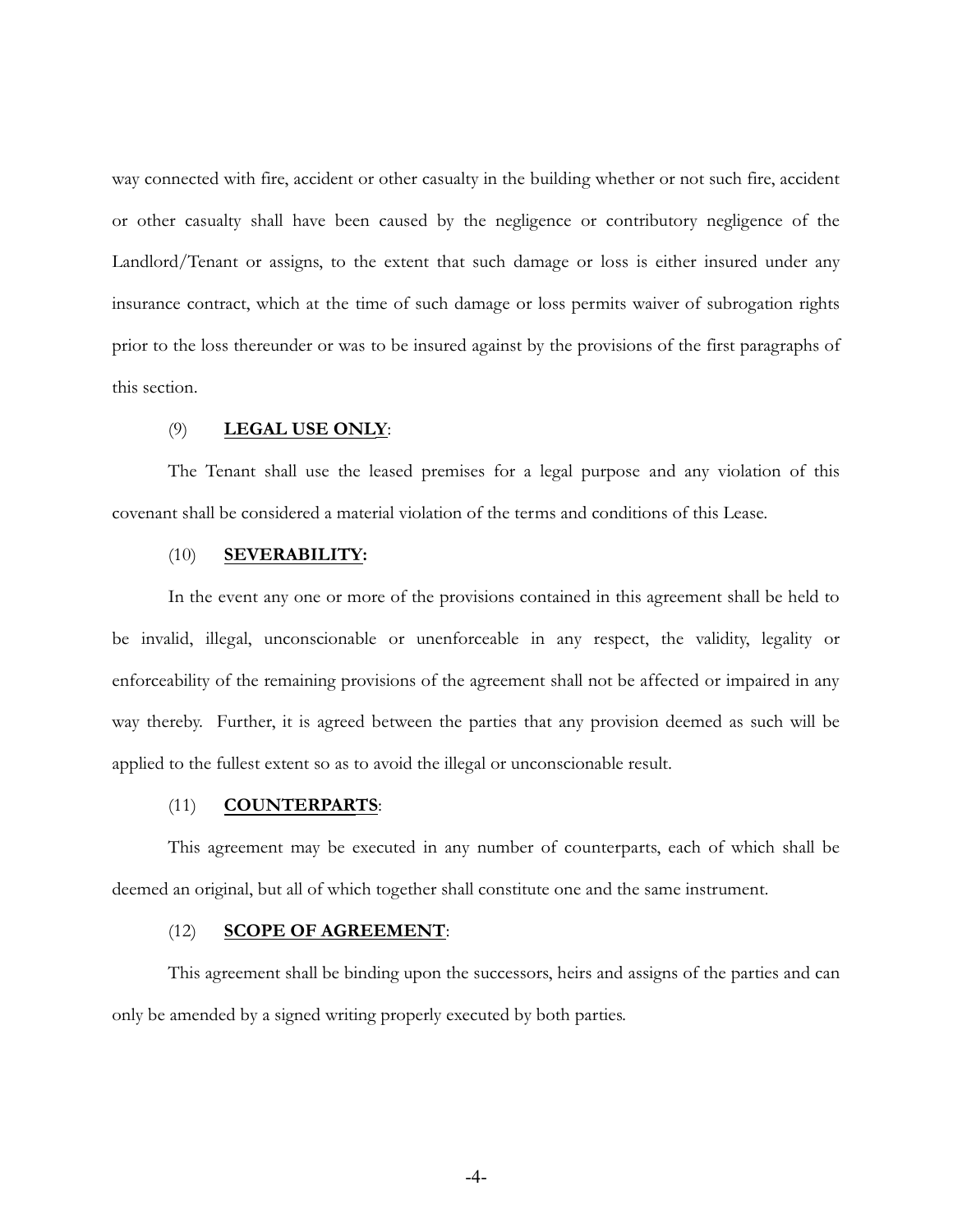# (13) **CONTRACT INTERPRETATION**:

Should any provision of this agreement require judicial interpretation, the parties hereto agree that the court interpreting or construing the same shall not apply a presumption that the terms hereof shall be more strictly construed against one party by reason of the rule of construction that a document is to be construed more strictly against the party, who itself or through its agent, prepared the same.

IN WITNESS WHEREOF, the parties hereto have duly executed the foregoing instrument as of the \_\_\_\_\_ day of June, 2020.

# **"LANDLORD"**

# **MARSHALL COUNTY FISCAL COURT**

**By \_\_\_\_\_\_\_\_\_\_\_\_\_\_\_\_\_\_\_\_\_\_\_\_\_\_\_\_\_\_\_\_\_**

**Kevin Neal, Judge Executive**

# STATE OF KENTUCKY

## COUNTY OF MARSHALL

The foregoing Lease Agreement was subscribed, sworn to and acknowledged before me in my said county and state, on this \_\_\_\_\_ day of June, 2020, by Marshall County Fiscal Court, by and through Kevin Neal, Judge Executive, as Landlord.

My Commission expires:\_\_\_\_\_\_\_\_\_\_\_\_\_\_ Notary Public

\_\_\_\_\_\_\_\_\_\_\_\_\_\_\_\_\_\_\_\_\_\_\_\_\_\_\_\_\_\_\_\_\_